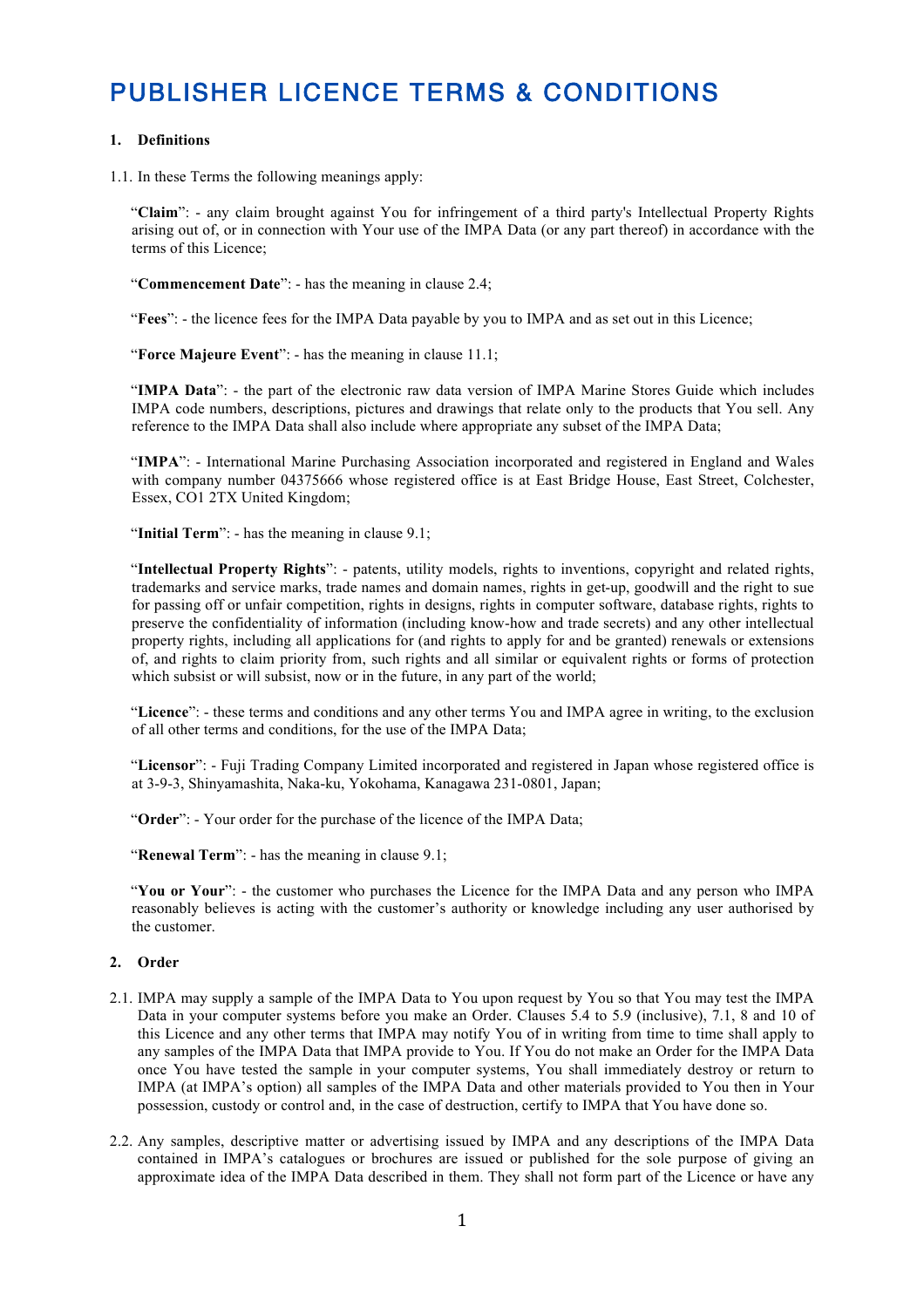contractual force.

- 2.3. The Order constitutes an offer by You to purchase the Licence for the IMPA Data in accordance with these terms and conditions.
- 2.4. The Order shall only be deemed to be accepted when IMPA issues written acceptance of the Order and receives advance payment in full of the Fees at which point and on which date the Licence shall come into existence ("**Commencement Date"**).
- 2.5. These terms and conditions apply to the Licence to the exclusion of any other terms that You seek to impose or incorporate, or which are implied by trade, custom, practice or course of dealing.
- 2.6. Any quotation given by IMPA shall not constitute an offer and is only valid for a period of 30 days from its date of issue.
- 2.7. All of the terms and conditions herein shall apply to the Licence of the IMPA Data.

## **3. IMPA Data**

- 3.1. The IMPA Data is described in IMPA's marketing material. IMPA reserves the right to amend the IMPA Data if required by any applicable statutory or regulatory requirement and IMPA shall notify You in any such event.
- 3.2. IMPA is the licensee of the IMPA Data. The Licensor is the entire legal and beneficial owner of the IMPA Data and shall retain title, ownership of all rights (including the Intellectual Property Rights) in the IMPA Data including any samples provided to You.
- 3.3. Subject to the payment of any applicable Fees and the terms of this Licence, You may be entitled to receive updates of the IMPA Data from time to time. IMPA shall notify You how and when any updates are available for downloading or when they shall be sent to you. All updates of the IMPA Data shall be subject to the terms of this Licence and any other terms IMPA notifies You of in writing from time to time. You shall not be entitled to any updates if You and IMPA have agreed not to provide any updates or if You have not paid any applicable Fees related to any updates.
- 3.4. IMPA warrants that the IMPA Data will conform in all material respects with its description for a period of 30 days from the date of this Licence ("**Warranty Period**"). If, within the Warranty Period, You notify IMPA in writing of any defect or fault in the IMPA Data in consequence of which it fails to conform in all material respects with its description, and such defect or fault does not result from You, or anyone acting with Your authority, having amended the IMPA Data or used it outside the terms of this Licence for a purpose or in a context other than the purpose or context for which it was designed or it has not been loaded onto suitably configured equipment or if the IMPA Data differs from its description as a result of changes made to ensure compliance with applicable statutory or regulatory requirements, IMPA shall, at its option, do one of the following:
- 3.4.1. repair the IMPA Data;
- 3.4.2. replace the IMPA Data; or
- 3.4.3. terminate this Licence immediately by notice in writing to You and refund any of the Fees paid by You as at the date of termination (less a reasonable sum in respect of Your use of the IMPA Data to the date of termination) on return of the IMPA Data and all copies thereof,

provided You provide all the information that may be necessary to assist IMPA in resolving the defect or fault, including a documented example of any defect or fault, or sufficient information to enable IMPA to re-create the defect or fault.

- 3.5. IMPA does not warrant that the use of the IMPA Data will be uninterrupted or error-free.
- 3.6. You accept responsibility for the selection of the IMPA Data to achieve its intended results and acknowledge that the IMPA Data has not been developed to meet Your individual requirements.
- 3.7. Except as provided in this clause 3, IMPA shall have no liability to You in respect of the IMPA Data's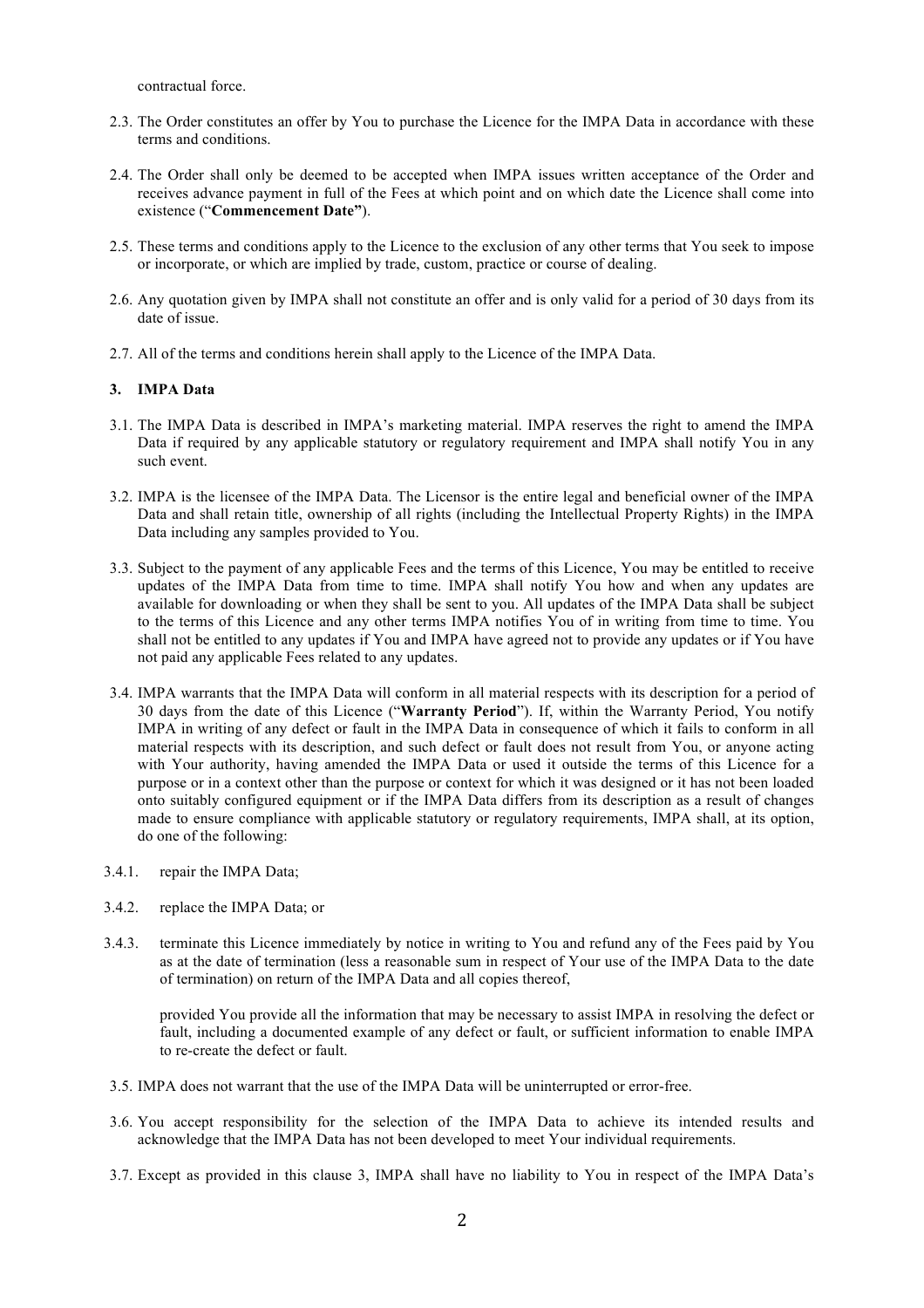failure to comply with the warranty set out in clause 3.4. All other conditions, warranties or other terms which might have effect between the parties or be implied or incorporated into this Licence or any collateral contract, whether by statute, common law or otherwise, are hereby excluded, including the implied conditions, warranties or other terms as to satisfactory quality, fitness for purpose or the use of reasonable skill and care.

3.8. These terms and conditions shall apply to any repaired or replacement of the IMPA Data supplied by IMPA.

## **4. Delivery and Installation**

- 4.1. IMPA will either:
- 4.1.1. make the IMPA Data available for download by You; or
- 4.1.2. shall deliver one copy of the IMPA Data

in the manner and at the address specified in the Order within 24 to 36 hours from the date IMPA receives payment in full of the Fees from You. Risk in any tangible media on which the IMPA Data is delivered shall pass on delivery.

- 4.2. IMPA will supply the IMPA Data to You until the Licence period expires in accordance with clause 9.1 or is otherwise terminated in accordance with the terms of this Licence.
- 4.3. Any period quoted for delivery of the IMPA Data are approximate only and the time of delivery is not of the essence. IMPA shall not in any circumstances be liable for any loss or damage arising from any delay in delivery beyond such approximate dates including any delay in delivery that is caused by:
- 4.3.1. a Force Majeure Event;
- 4.3.2. any fault in any equipment, software or services necessary to enable You to use the IMPA Data in accordance with clause 4.4;
- 4.3.3. Your means of access to the internet; or
- 4.3.4. Your failure to provide IMPA with adequate delivery instructions for the IMPA Data (for example, Your postal or e-mail address) or any relevant instruction related to the supply of the IMPA Data.
- 4.4. You are responsible for the provision of and payment for suitable equipment, software and telecommunications services necessary to enable You to use the IMPA Data.
- 4.5. IMPA shall not install the IMPA Data unless otherwise agreed with You in writing. You are responsible for installing or arranging to install the IMPA Data onto Your computer systems and IMPA shall not accept any liability in this respect. You are responsible for liaising with Your IT provider before you submit an Order for the IMPA Data to IMPA.

## **5. Licence and use of the IMPA Data**

- 5.1. IMPA is the licensee of the IMPA Data and has consent from the Licensor to sub-licence to You the IMPA Data on the terms and conditions set out in this Licence.
- 5.2. In consideration of the Fees payable by You to IMPA and for the period set out in clause 9.1, IMPA grants You a non-exclusive, non-transferable, revocable licence to use the IMPA Data in accordance with the terms and conditions of this Licence and in particular this clause 5 .
- 5.3. IMPA shall agree with You the number of licences You must acquire to enable You to install, use, access, display, run, or otherwise interact with the IMPA Data.
- 5.4. In relation to scope of use:
- 5.4.1. You are only permitted to publicly display and advertise the IMPA Data on Your website or product catalogues or otherwise as agreed in writing by IMPA.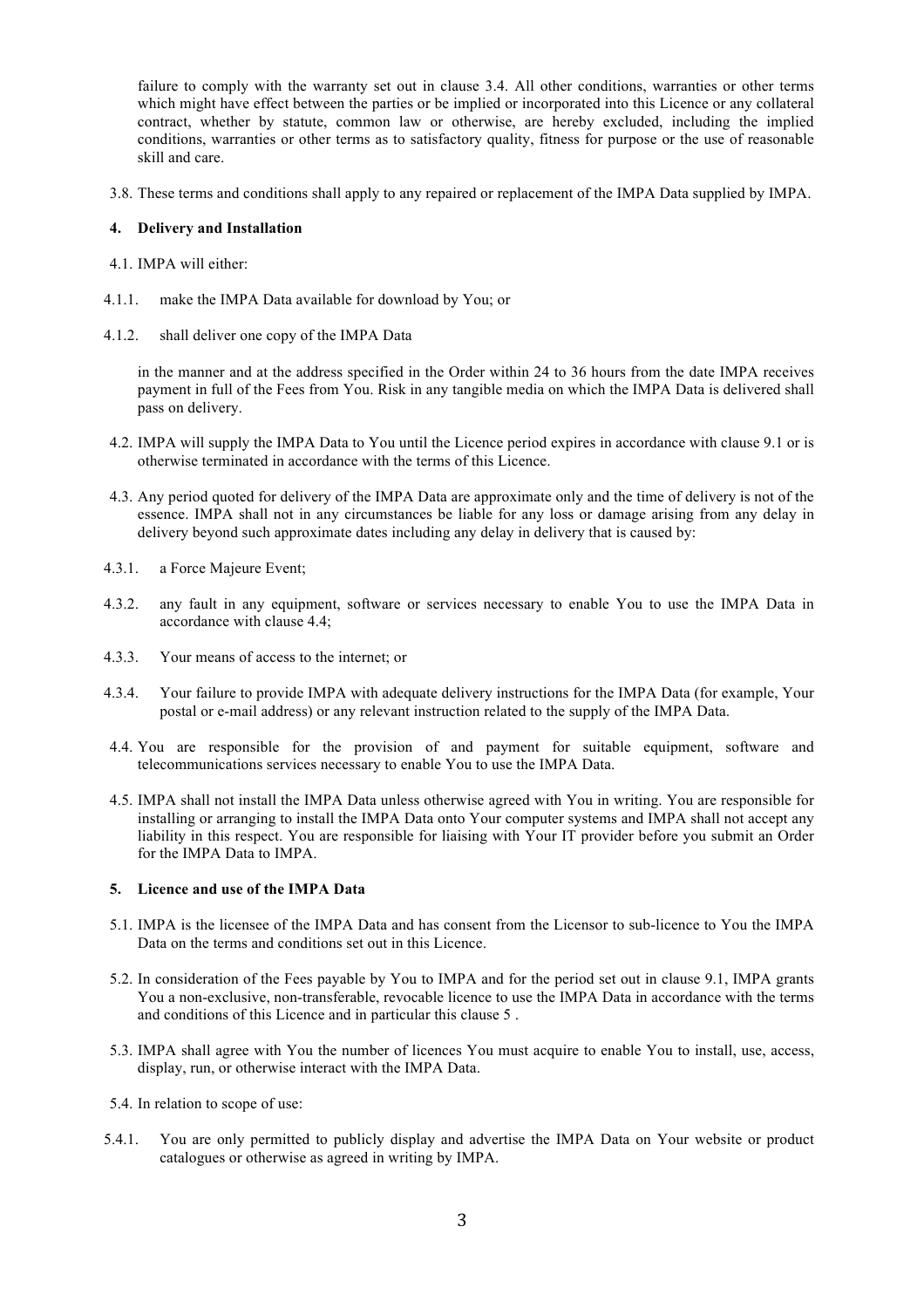- 5.4.2. You shall not use the IMPA Data or allow the use of the IMPA Data by, or for the benefit of, any person or third party.
- 5.4.3. You may not use the IMPA Data other than as specified in clause 5 without the prior written consent of IMPA, and You acknowledge that additional fees may be payable on any change of use approved by IMPA.
- 5.4.4. You have no right (and shall not permit any third party) to re-sell, market, adapt, reverse engineer, decompile, disassemble, distribute externally, copy, modify, store, extract, transmit, publish, communicate to the public, or use the IMPA Data (in whole or in part) other than as set out in clause 5.4.
- 5.4.5. You are not permitted to cross reference, display or advertise the IMPA Data with any other third party codes (including, but not limited to, the ISSA Ships' Stores Catalogue) other than in connection with the manufacturer codes for products within Your own systems.
- 5.4.6. You shall not, without the prior written consent of IMPA:
- 5.4.6.1. sub-licence, assign, transfer or novate the benefit or burden of this Licence in whole or in part;
- 5.4.6.2. allow the IMPA Data to become the subject of any charge, lien or encumbrance; and
- 5.4.6.3. deal in any other manner with any or all of its rights and obligations under this Licence,
- 5.5. You shall:
- 5.5.1. ensure that the IMPA Data is installed on equipment secure and adequate only;
- 5.5.2. keep a complete and accurate record of copying and disclosure of IMPA Data and produce such record to IMPA on request from time to time;
- 5.5.3. notify IMPA as soon as You become aware of any unauthorised use of the IMPA Data by any person or third party;
- 5.5.4. pay, for broadening the scope of the licences granted under this Licence to cover the unauthorised use, an amount equal to the fees which IMPA would have levied (in accordance with its normal commercial terms then current) had it licensed any such unauthorised use on the date when such use commenced together with interest at the rate provided for in clause 6.7, from such date to the date of payment.
- 5.6. The IMPA Data must be held securely within Your possession and control, free from any third-party access and with all credits, legends, notices or markings maintained.
- 5.7. You must use reasonable efforts to ensure that Your staff and any other authorised users of the IMPA Data understand the effect of this clause 5 and in particular the limitations on the use of the IMPA Data set out in this clause 5.
- 5.8. You must contact IMPA immediately if anyone makes or threatens to make a Claim against You and You shall comply with any reasonable request from IMPA in relation to such Claim. If You become aware of any misuse of the IMPA Data, or any security breach in connection with this Licence that could compromise the security or integrity of the IMPA Data or otherwise adversely affect IMPA, You shall at your expense promptly notify IMPA and fully co-operate with IMPA to remedy the issue as soon as reasonably practicable. IMPA may suspend Your rights under this Licence until the misuse or security breach is remedied.
- 5.9. You shall permit IMPA to inspect and have access to any premises (and to the computer equipment located there) at or on which the IMPA Data is being kept or used, and have access to any records kept in connection with this Licence, for the purposes of ensuring that You are complying with the terms of this Licence, provided that IMPA provides reasonable advance notice to You of such inspections, which shall take place at reasonable times.

## **6. Fees**

<sup>6.1.</sup> The Fees for the IMPA Data shall be the amount set out in the Order accepted by IMPA, or, if no fee is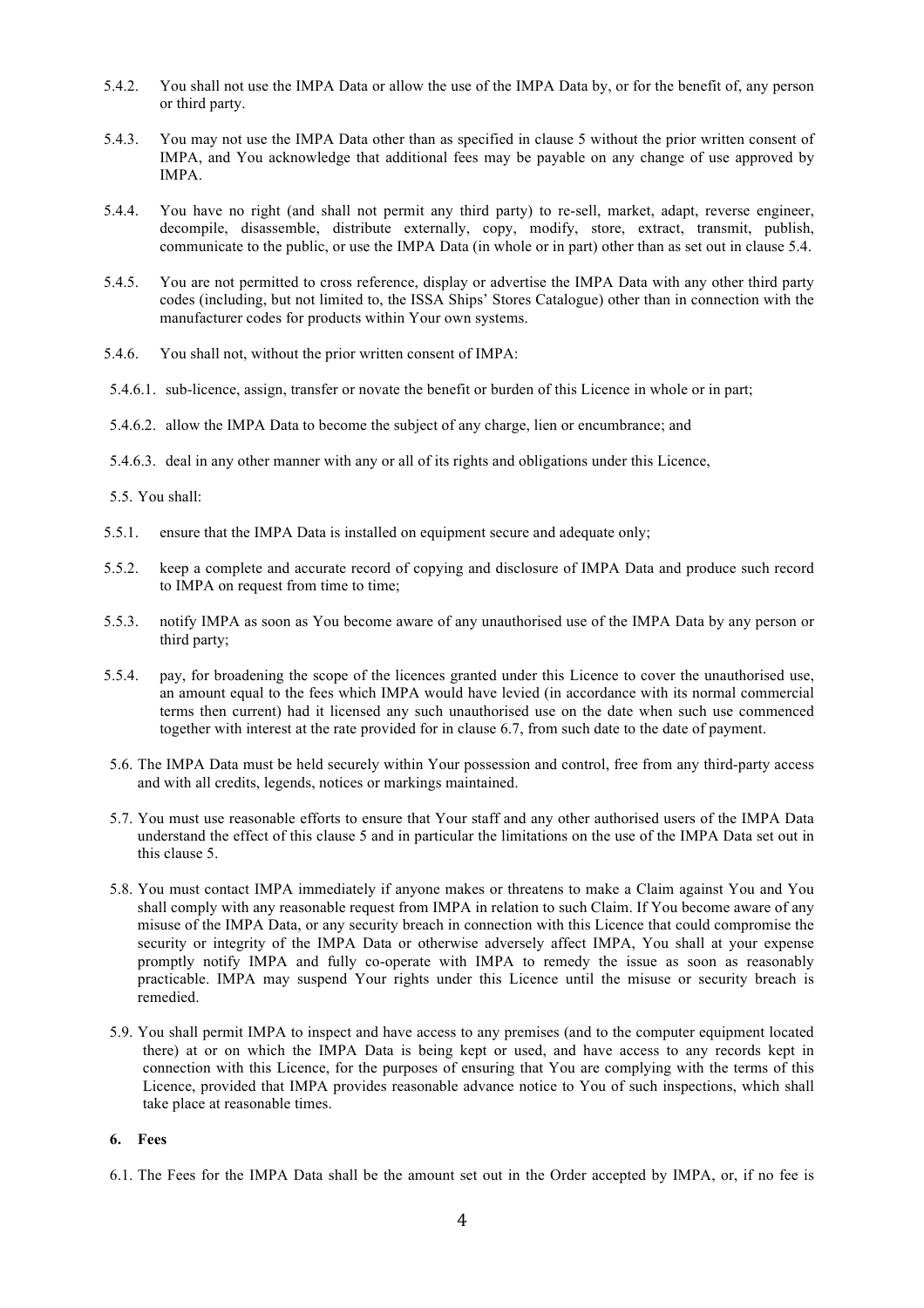quoted, the amount set out in IMPA's published price list in force as at the date of delivery.

- 6.2. IMPA may increase the Fees at any anniversary of the Commencement Date (or from the commencement date of any Renewal Term) after the first such anniversary by giving You at least three months' notice before such anniversary.
- 6.3. IMPA shall invoice You for the full amount of the fees in advance of delivery of the IMPA data to You.
- 6.4. Any Fees payable for the IMPA Data during the Renewal Term, shall be invoiced to You in advance on a monthly basis.
- 6.5. You shall pay each invoice submitted by IMPA immediately and in any event, no later than 30 days from the date of the invoice in full and cleared funds to a bank account nominated in writing by IMPA. Payment of the Fees shall be made in the currency as set out in the invoice.
- 6.6. All sums payable under this Licence are exclusive of VAT or any relevant local sales taxes, for which You shall be responsible.
- 6.7. If You fail to make a payment due to IMPA under the Licence by the due date, then, without limiting IMPA's remedies under clause 9, You shall pay interest on the overdue amount at the rate of 4% per annum above the Bank of England's base rate from time to time. Such interest shall accrue on a daily basis from the due date until actual payment of the overdue amount, whether before or after judgment. You shall pay the interest together with the overdue amount.
- 6.8. All amounts due under the Licence shall be paid in full without any set-off, counterclaim, deduction or withholding (other than any deduction or withholding of tax as required by law).

## **7. Intellectual Property Rights**

- 7.1. You acknowledge that all Intellectual Property Rights in the IMPA Data (including any samples provided to You) belong and shall belong to the Licensor, and You shall have no rights in or to the IMPA Data other than the right to use it in accordance with the terms of this Licence.
- 7.2. In the event of a Claim, IMPA may at its sole option and expense:
- 7.2.1. procure for Your right to continue to use the IMPA Data (or any part thereof) in accordance with the terms of this Licence;
- 7.2.2. modify the IMPA Data so that it ceases to be infringing;
- 7.2.3. replace the IMPA Data with non-infringing software; or
- 7.2.4. terminate this Licence immediately by notice in writing to You and refund any of the Fees paid by You as at the date of termination (less a reasonable sum in respect of Your use of the IMPA Data to the date of termination) on return of the IMPA Data.
- 7.3. You shall keep IMPA indemnified in full against all costs, expenses, damages and losses, including any interest, fines, legal and other professional fees and expenses awarded against or incurred or paid by IMPA as a result of or in connection with any claim brought against IMPA, its agents, subcontractors or consultants for actual or alleged infringement of a third party's Intellectual Property Rights arising out of, or in connection with, Your use of the IMPA Data in breach of this Licence.

## **8. Confidentiality**

Each party shall, during the Initial Term and Renewal Term of this Licence and thereafter, keep confidential all, and shall not use for its own purposes (other than implementation of this Licence) nor without the prior written consent of the other disclose to any third party (except its professional advisors or as may be required by any law or any legal or regulatory authority) any information of a confidential nature (including trade secrets and information of commercial value) which may become known to such party from the other party and which relates to the other party or any of its affiliates, unless that information is public knowledge or already known to such party at the time of disclosure, or subsequently becomes public knowledge other than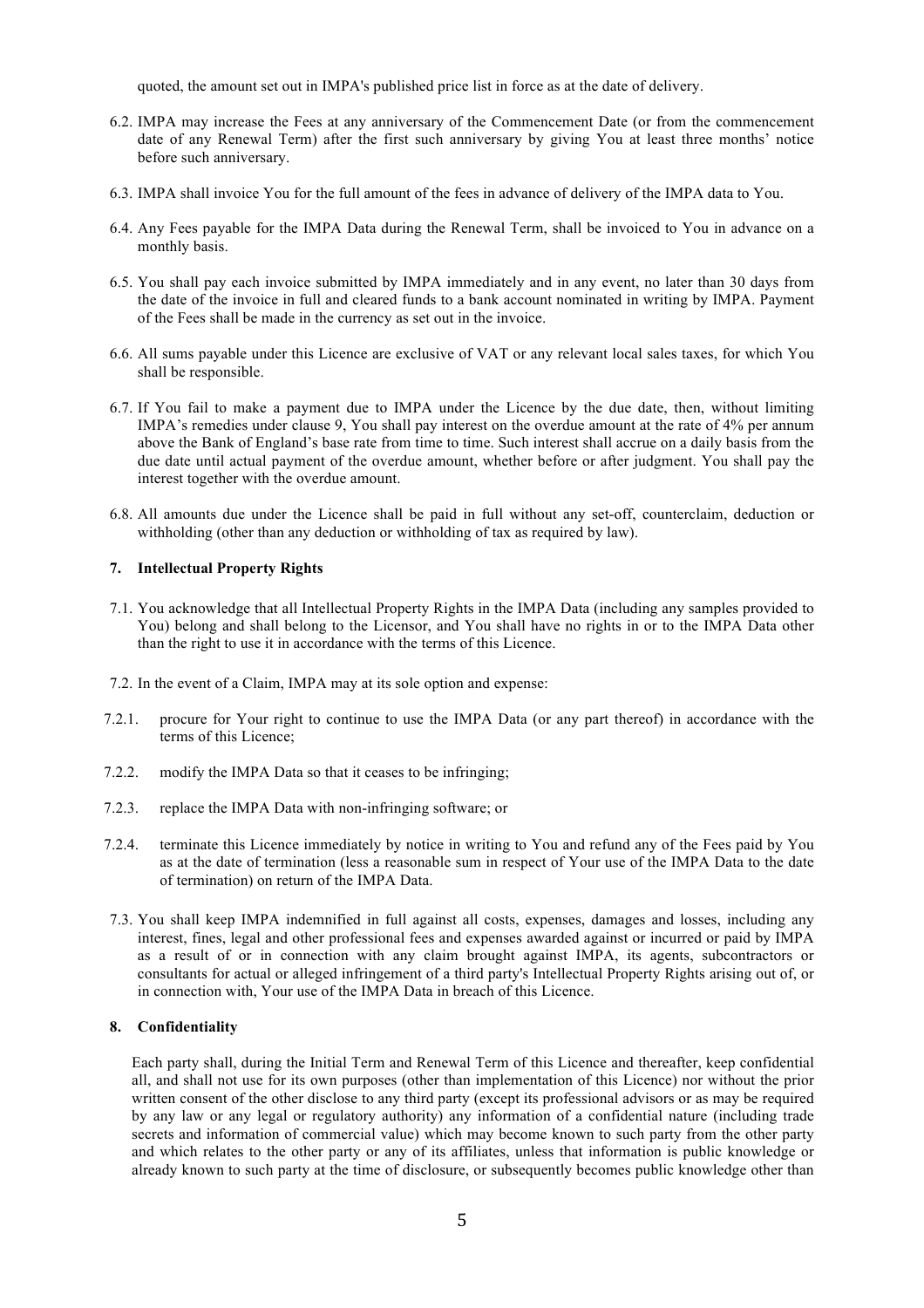by breach of this Licence, or subsequently comes lawfully into the possession of such party from a third party. Each party shall use its reasonable endeavours to prevent the unauthorised disclosure of any such information.

#### **9. Term & Termination**

- 9.1. Subject to the payment of the Fees (unless terminated earlier in accordance with the terms of this Licence), the initial term of the Licence shall commence on the Commencement Date and shall continue for 3 years ("**Initial Term**") and shall automatically renew for a further 12 months ("**Renewal Term**") unless You give IMPA written notice to not renew the Licence at least 3 months' before the end of the Initial Term. For the avoidance of doubt, the terms of this Licence shall apply during the Renewal Term unless otherwise agreed in writing between You and IMPA.
- 9.2. Without affecting any other right or remedy available to it, IMPA may terminate the Licence by giving You not less than 30 days' written notice and shall refund any of the Fees paid by You as at the date of termination less a reasonable sum in respect of Your use of the IMPA Data to the date of termination once You return the IMPA Data.
- 9.3. Without affecting any other right or remedy available to it, IMPA may terminate the Licence with immediate effect by giving written notice to You if:
- 9.3.1. You fail to pay any amount due under this Licence on the due date for payment and remains in default not less than 7 days after being notified in writing to make such payment;
- 9.3.2. You commit a material breach of any other term of this Licence which breach is irremediable or (if such breach is remediable) fail to remedy that breach within a period of 7 days after being notified to do so;
- 9.3.3. You suspend, or threaten to suspend, payment of Your debts or are unable to pay Your debts as they fall due or admit inability to pay Your debts or are deemed unable to pay Your debts within the meaning of section 123 of the Insolvency Act 1986;
- 9.3.4. if You are a company, You commence negotiations with all or any class of Your creditors with a view to rescheduling any of Your debts, or make a proposal for or enter into any compromise or arrangement with Your creditors other than for the sole purpose of a scheme for a solvent amalgamation reconstruction of the company;
- 9.3.5. a petition is filed, a notice is given, a resolution is passed, or an order is made, for or in connection with the winding up of the company other than for the sole purpose of a scheme for a solvent amalgamation of the company with one or more other companies or the solvent reconstruction of the company;
- 9.3.6. an application is made to court, or an order is made, for the appointment of an administrator, or if a notice of intention to appoint an administrator is given or if an administrator is appointed, over You;
- 9.3.7. the holder of a qualifying floating charge over Your assets has become entitled to appoint or has appointed an administrative receiver;
- 9.3.8. a person becomes entitled to appoint a receiver over Your assets or a receiver is appointed over Your assets;
- 9.3.9. a creditor or encumbrancer of the company attaches or takes possession of, or a distress, execution, sequestration or other such process is levied or enforced on or sued against, the whole or any part of Your assets and such attachment or process is not discharged within 14 days:
- 9.3.10. any event occurs, or proceeding is taken against You in any jurisdiction to which You are subject that has an effect equivalent or similar to any of the events mentioned in clause 9.3.3 to clause 9.3.9 (inclusive);
- 9.3.11. You suspend or cease, or threaten to suspend or cease, carrying on all or a substantial part of its business; or
- 9.3.12. there is a change of control of the company (within the meaning of section 1124 of the Corporation Tax Act 2010).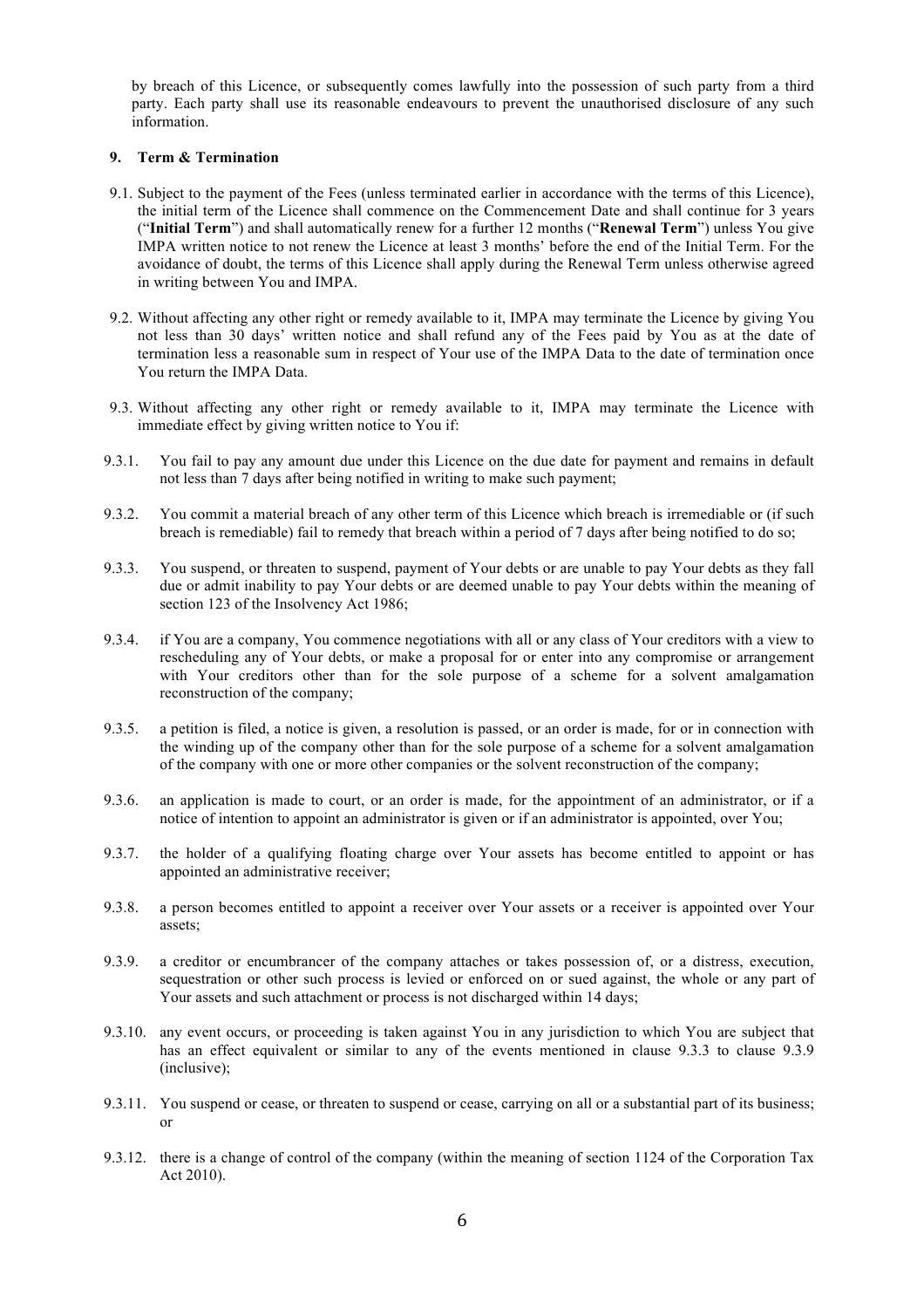- 9.4. Any provision of this Licence that expressly or by implication is intended to come into or continue in force on or after termination or expiry of this Licence shall remain in full force and effect.
- 9.5. Termination or expiry of this Licence shall not affect any rights, remedies, obligations or liabilities of the parties that have accrued up to the date of termination or expiry, including the right to claim damages in respect of any breach of the agreement which existed at or before the date of termination or expiry.
- 9.6. On termination for any reason:
- 9.6.1. all rights granted to You under this Licence shall cease;
- 9.6.2. You shall cease all activities authorised by this Licence;
- 9.6.3. You shall immediately pay to IMPA any sums due to IMPA under this Licence; and
- 9.6.4. You shall immediately destroy or return to IMPA (at IMPA's option) all copies of the IMPA Data any Confidential Information and other materials provided to You then in Your possession, custody or control and, in the case of destruction, certify to IMPA that You have done so.

#### **10. Limitation of Liability**

- 10.1. Nothing in this Licence shall limit or exclude IMPA's liability for:
- 10.1.1. death or personal injury caused by its negligence, or the negligence of its employees, agents or subcontractors;
- 10.1.2. fraud or fraudulent misrepresentation;
- 10.1.3. breach of the terms implied by section 2 of the Supply of Goods and Services Act 1982 (title and quiet possession);
- 10.1.4. breach of the terms implied by section 12 of the Sale of Goods Act 1979 (title and quiet possession); or
- 10.1.5. any other liability which may not be excluded by law.
- 10.2. Subject to clause 10.1, IMPA shall not be liable to You, whether in contract, tort (including negligence), for breach of statutory duty, or otherwise, arising under or in connection with this Licence for:
- 10.2.1. special damage even if IMPA was aware of the circumstances in which such special damage could arise;
- 10.2.2. loss of profits;
- 10.2.3. loss of sales or business;
- 10.2.4. loss of agreements or contracts;
- 10.2.5. loss of anticipated savings;
- 10.2.6. loss of use or corruption of software, data or information;
- 10.2.7. loss of or damage to goodwill; and
- 10.2.8. any indirect or consequential loss.
- 10.3. Subject to clause 10.1, IMPA's total liability to You in respect of claims based on events in any calendar year arising out of or in connection with this Licence, whether in contract, tort (including negligence), breach of statutory duty or otherwise, shall in no circumstances exceed 150% of the total Fees paid by You under this Licence in that calendar year.
- 10.4. Subject to clause 10.1, You agree that, in entering into this Licence, either You did not rely on any representations (whether written or oral) of any kind or of any person other than those expressly set out in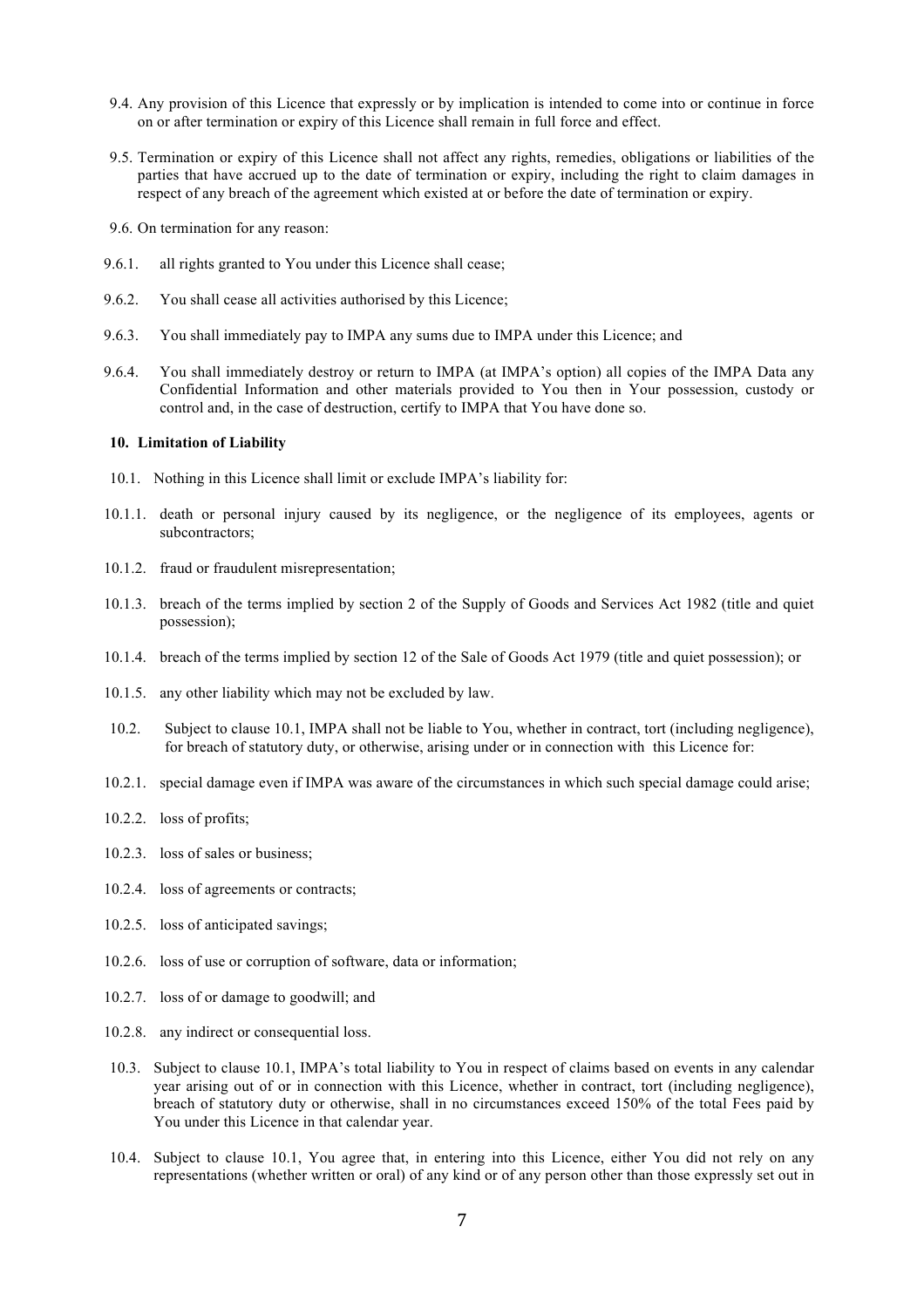this Licence or (if You did rely on any representations, whether written or oral, not expressly set out in this Licence) that You shall have no remedy in respect of such representations and (in either case) IMPA shall have no liability in any circumstances otherwise than in accordance with the express terms of this Licence.

- 10.5. All references to "IMPA" in this clause 10 shall, for the purposes of this clause only be treated as including all employees, subcontractors and suppliers of IMPA and its affiliates, all of whom shall have the benefit of the exclusions and limitations of liability set out in clause 10.
- 10.6. This clause 10 shall survive termination of the Licence.

## **11. General**

## 11.1. **Force Majeure**

IMPA shall not be in breach of this Licence nor liable for delay in performing, or failure to perform, any of its obligations under this Licence if such delay or failure result from events, circumstances or causes beyond its reasonable control. In such circumstances the time for performance shall be extended by a period equivalent to the period during which performance of the obligation has been delayed or failed to be performed.

#### 11.2. **Assignment and other dealings**

- 11.2.1. With the prior written consent of the licensor, IMPA may at any time assign, mortgage, charge, subcontract, delegate, declare a trust over or deal in any other manner with any or all of its rights and obligations under the Licence.
- 11.2.2. You shall not assign, transfer, mortgage, charge, subcontract, declare a trust over or deal in any other manner with any of Your rights and obligations under the Licence without the prior written consent of IMPA.

## 11.3. **Entire Agreement**

- 11.3.1. This Licence, the Order accepted by IMPA and any schedules or documents annexed as appendices to this Licence or otherwise referred to herein contain the whole agreement between the parties relating to the subject matter hereof and supersede all prior agreements, arrangements and understandings between the parties relating to that subject matter.
- 11.3.2. Each party acknowledges that, in entering into this Licence and the documents referred to in it or annexed to it, it does not rely on any statement, representation, assurance or warranty (whether it was made negligently or innocently) of any person (whether a party to this Licence or not) ("**Representation**") other than as expressly set out in this Licence or those documents.
- 11.3.3. Nothing in this clause shall limit or exclude any liability for fraud.

#### 11.4. **Waiver**

No failure or delay by a party to exercise any right or remedy provided under this Licence or by law shall constitute a waiver of that or any other right or remedy, nor shall it prevent or restrict the further exercise of that or any other right or remedy. No single or partial exercise of such right or remedy shall prevent or restrict the further exercise of that or any other right or remedy.

## 11.5. **Variation**

No variation of this Licence shall be effective unless it is in writing and signed by the parties.

#### 11.6. **Remedies**

Except as expressly provided in this Licence, the rights and remedies provided under this Licence are in addition to, and not exclusive of, any rights or remedies provided by law.

## 11.7. **Severance**